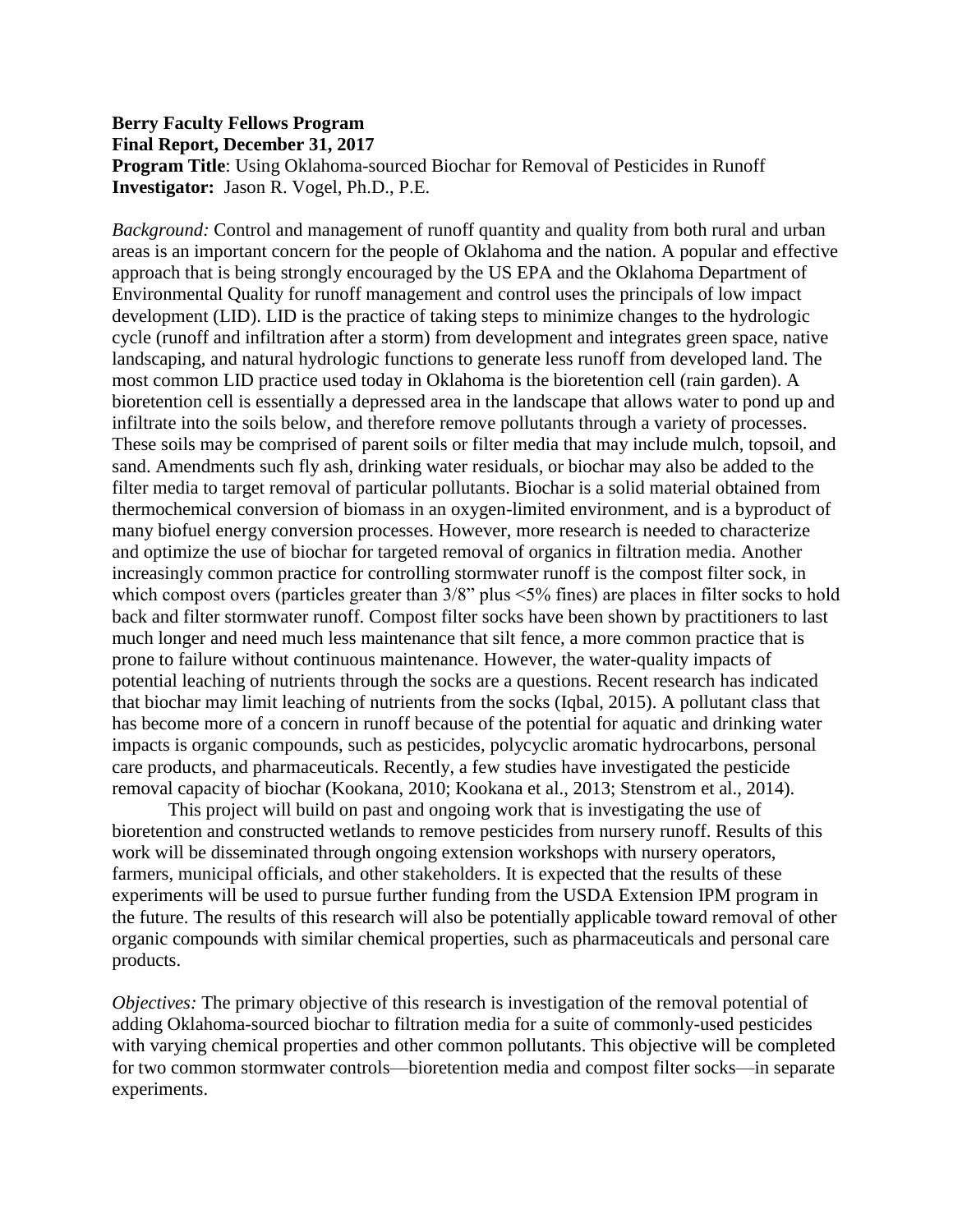## *Methods and Timeline*:

Task One—Bioretention Media: The bioretention media experiments were design to over two years. During year one tests of media without biochar will be completed for comparison to tests with biochar, which will be completed in year two. Please note, that only a portion of the first year studies have been completed because Dr. Vogel left OSU partially through the first year of the study. For information purposes, however, those methods are still described in this section. For the biochar experiments, various Oklahoma-sourced biochars from feedstock such as switchgrass and Eastern Red Cedar were to be obtained through the laboratory of Dr. Ajay Kumar in the Biosystems and Agricultural Engineering department. Pesticide analysis were to be completed through a contract with the laboratory of Dr. Jason Belden in the OSU Integrative Biology department. These studies were to be completed through column studies using constanthead tests, using a pre-constructed column apparatus that utilizes constant head. Simulated runoff was created using deionized water and pesticides of interest at concentrations typically detected in agricultural, nursery, and/or golf course runoff. Composite samples were collected representing multiple pore volumes from the columns and analyzed for suspended sediment, turbidity, pH, specific conductance, and the selected. The specific variables studied was thickness of the saturated layer and antecedent dry period. All phase 1 tests were completed in duplicate for quality assurance purposes and to improve the significance of statistical tests that may be applied.

Task Two—Compost Filter Socks: The compost filter socks will also take place over two years, with control experiments (no biochar) taking place in year one for nutrient runoff only. In year two, additional experiments are to be conducted which look at the addition of biochar to the compost filter socks. These experiments will be completed in triplicate using a factorial design with four levels of sediment and nutrient concentrations on certified compost in filter socks donated by Minnick Materials in Oklahoma City. Tests will be run using a modified procedure based on ASTM Standard D5141 for testing the filtration efficiency of silt fence. For this test, the compost filter sock will be placed at the end of a pre-designed testing device as described in ASTM D5141 and a specific volume of water (still to be determined) of synthetic stormwater is released in less than 10 seconds. Representative inlet and outlet water samples are collected and analyzed for TSS, turbidity, nitrate, ortho-phosphate, pH, electrical conductivity, ammonia, total phosphorus, and total nitrogen. In addition, these same analytes will be analyzed in the parent compost material to determine leaching potential of the material. The analysis of the filtrate water samples will determine the efficiency of the compost sock at retaining sediment and nutrients, and investigate the synergistic or antagonistic effects of these. The results will provide construction managers with a quantitative base for sediment retention and nutrient removal or leaching from compost socks applied in construction sites for runoff management.

## *Results:*

Project Change: PI Vogel accepted a position as the Director of the Oklahoma Water Survey at the University of Oklahoma on June 29, 2017. As a result, only the results of the first part of the planned experiments will be completed as part of this Fellows program. Column studies have been completed by Ph.D. student John McMaine, who defended his dissertation on July 25, 2017. The compost filter sock background testing was attempted during the summer of 2017, but unfortunately did not result in usable data because of errors in experimental setup.